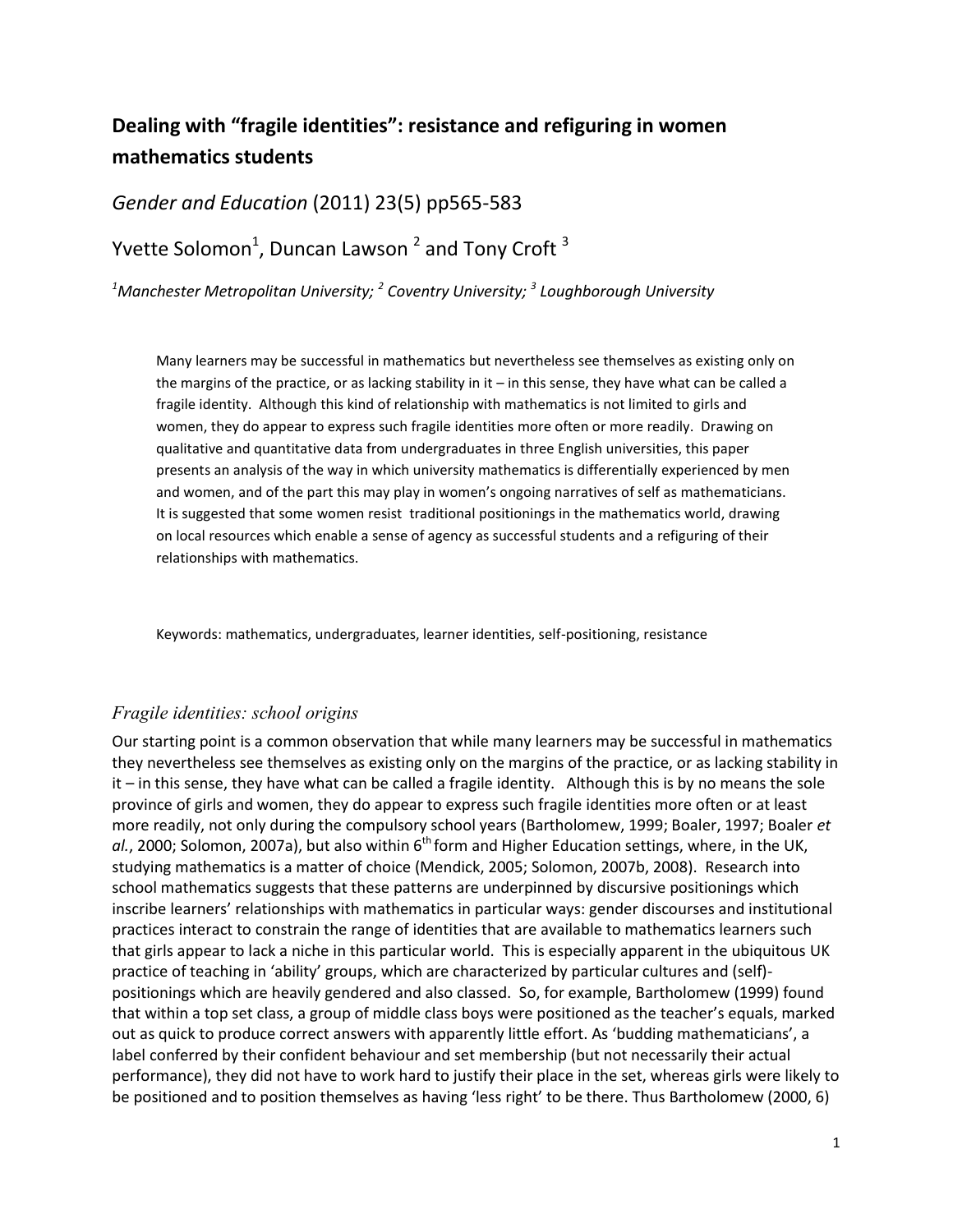argues that 'the culture of top set maths groups, and of mathematics more generally, makes it very much easier for some students to believe themselves to be good at the subject than for others'. Anxiety among top set girls is also well-documented elsewhere, and focuses in particular on the issue of understanding - for example Boaler (1997, 179) reports that 'high ability girls are, for some reason, more likely to desire understanding and become disaffected when they cannot attain it', while Boaler *et al.,* (2000) note their complaints about the impact on understanding of the fast pace of lessons. More generally, top set girls may express a sense of 'not belonging' to the community, being more likely to express marginalised identities with respect to mathematics which are more akin to those of lower set pupils in general (Solomon, 2007a). Mendick *et al.* (2008) report that male GCSE students are three times more likely to say they are 'good at maths', while in post-compulsory Year 12, it is even more the case that 'doing mathematics is doing masculinity': 'it is more difficult for girls and women to feel talented at and comfortable with mathematics and so to choose it and to do well at it' (Mendick, 2005, 217).

Maintaining a position of being 'good at mathematics' is also an issue. As Bartholomew's research suggests, girls need to justify their place in top sets, both to others and to themselves, but the markers of such a position may be elusive and shifting. Walkerdine (1998) notes how boys' 'poor performance is both excused and turned into a good quality' (162) while girls work hard and strive for what are 'feminine' qualities which are both required but at the same time de-valued by teachers, resulting in a generalised sense of insecurity:

Girls, at the nexus of contradictory relationships between gender and intellectuality, struggle to achieve the femininity which is the target of teachers' pejorative evaluation. They often try to be nice, kind, helpful and attractive: precisely the characteristics that teachers publicly hold up as good — asking all children to work quietly or neatly, for example, while privately accusing the girls of doing precisely these things. Thus they are put in social and psychic double-binds. ... In the fourth year of secondary school girls were still performing better than boys overall but were often felt to be unconfident and put in the double-bind of not being pushed or helped …. the classroom processes and psychic struggles we have documented make it difficult for them to push for success. In English, by comparison, they were far more able to join in (162-3)

Thus gender identification and pedagogic discourse interact: as Creese *et al.* (2004, 192) argue, 'classrooms allow children to 'shift positions' (or not) by virtue of a school's specific values, pedagogies and discourses'. Girls and boys participate differently because they are taking up, negotiating and maintaining (or attempting to maintain) those positions which are open to them within the context of pedagogic discursive practice.

Positioning occurs over time, of course. Sfard and Prusak (2005) suggest that an important component part of identity is one's *designated identity*, formed from

Narratives presenting a state of affairs which, for one reason or another, is expected to be the case, if not now then in the future.... The scenarios that constitute designated identities are not necessarily desired but always are perceived as binding. One may expect to "become a certain type of person," that is, to have some stories applicable to oneself, for various reasons: because the person thinks that what these stories are telling is good for her, because these are the kinds of stories that seem appropriate for a person of her sociocultural origins, or just because they present the kind of future that she is designated to have according to others, in particular according to people in the position of authority and power. (18)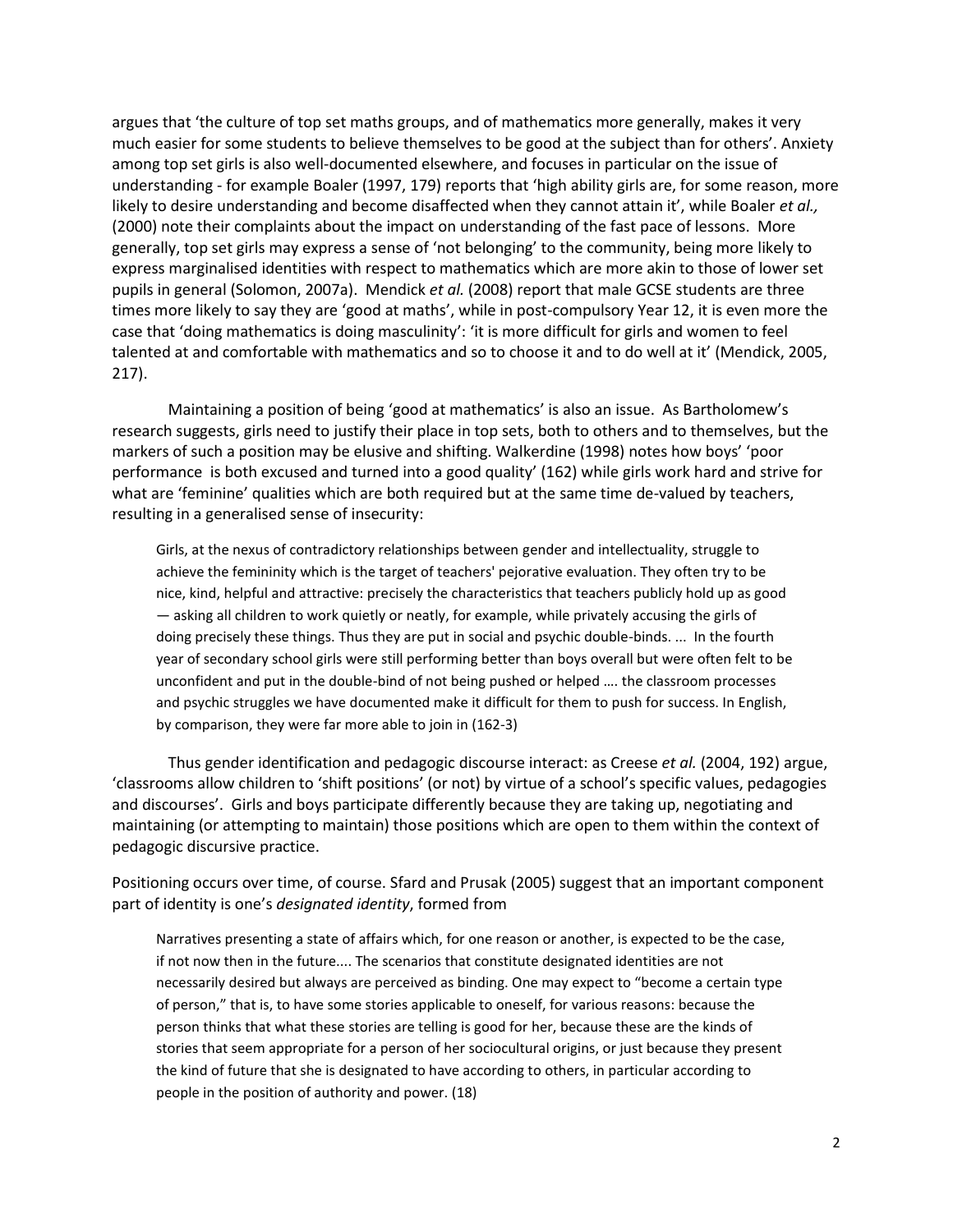What is important about such designated identities is that individuals subscribe to them unconsciously, taking up the offered position without question, 'without realizing that these are "just stories" and that there are alternatives' (18). We might ask, however, what options there may be for resistance to, or refusal of, offered positions; Sfard and Prusak say that there is (limited) room for choice, while Gee (2001, 116ff) suggests that it is possible to 'bid' for a particular identity position or to resist invitations to take up an ascribed identity. Within 'figured worlds' (Holland *et al.*, 1998) such as that of university mathematics, reflection on the nature of the figured world itself can provide an impetus for greater agency:

The everyday aspects of lived identities … may be relatively unremarked, unfigured, out of awareness, and so unavailable as a tool for affecting one's own behavior. … [But] Ruptures of the taken-for-granted can remove these aspects of positional identities from automatic performance and recognition to commentary and re-cognition... Some signs of relational identity become objectified, and thus available to reflection and comment…. (140-141)

Thus identities can be re-told in 'narrative acts [which] may reinforce or challenge these figured worlds' (Skinner *et al.*, 2001 para 10). In the next section we consider the issues for women mathematics undergraduates who have, we might suppose, resisted invitations to take up ascribed identities, and so challenged the taken-for-granted in mathematics.

# *Dealing with fragility? The university experience*

In the previous section we identified particular issues relating to girls and mathematics in the compulsory school years. These issues interact of course, but they fall into categories which we will use to organise what follows. First, relationships with teachers underpin much of girls' experience: the nature of pedagogic relationships appears to differ between boys and girls, in that boys are treated (and act) more as equals with the teacher, using them as a resource, whereas girls are more often the subject of didactic as opposed to dialogical exchanges. These patterns flood over into more social aspects of the relationship – girls appear to be more concerned to gain approval from teachers, and possibly have to work harder to gain it. Second, boys and girls take up different roles in the learning context: boys appear to be more confident, more likely to ask and answer questions and to interrupt; importantly, they are more likely to be rewarded for this. Third, girls may lack a sense of legitimacy as mathematics students in several senses: in comparison with others, in terms of the nature of their understanding, with respect to teachers' perceptions of them, and as simply being female – being female and good at mathematics may be seen as incompatible states. How visible are these issues among women who have opted for undergraduate mathematics? Are there any indications that they deal with identity positions differently in the university context?

#### **Relationships with tutors**

Moving to a university environment commonly entails a shift from small classes and close teacher-pupil contact to large scale lecture-based teaching supplemented by tutorials or workshops which may themselves be large in comparison with school or college; hence all students must work out new norms in tutor-student relationships. The British-based Students' Experiences of Undergraduate Mathematics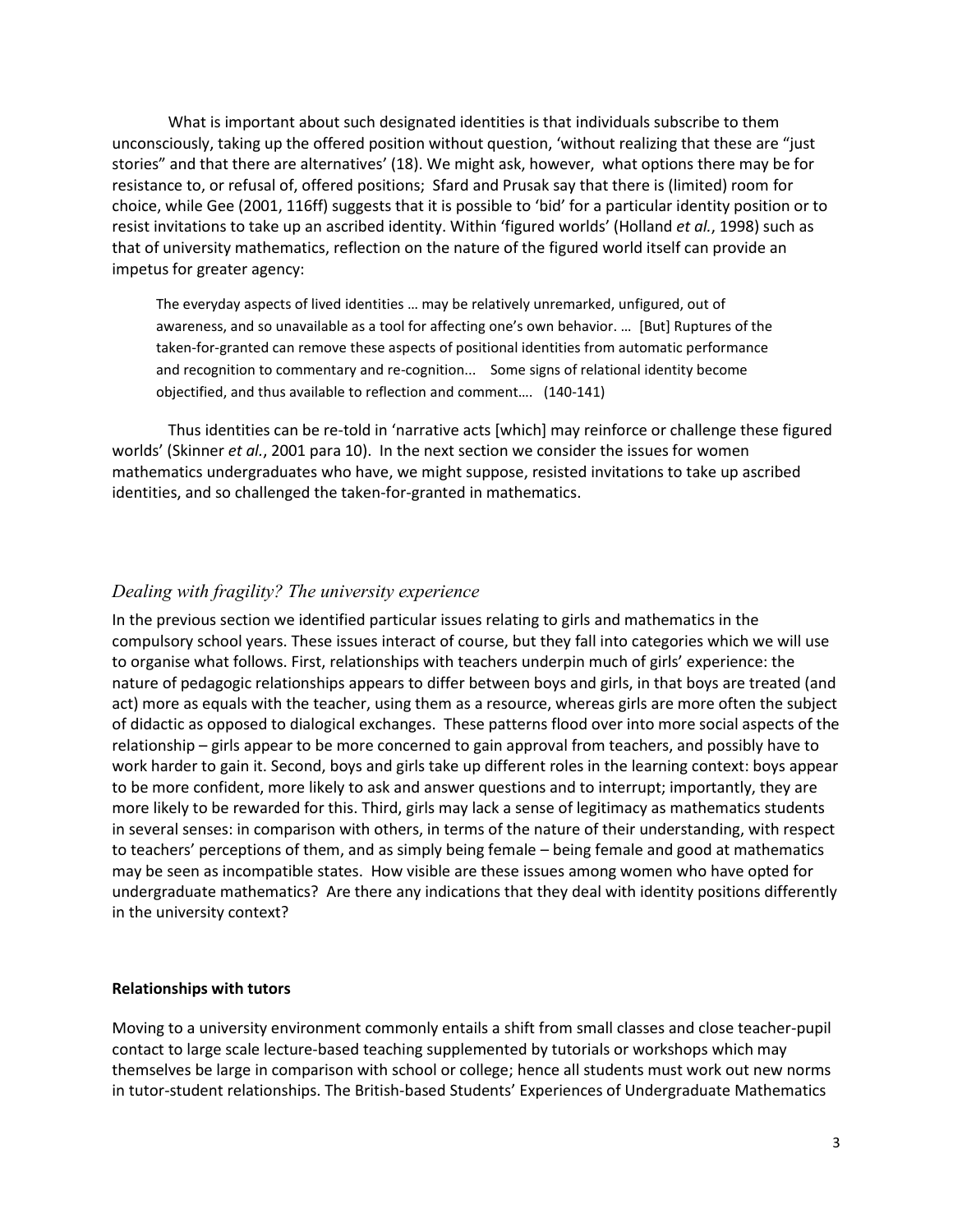(SEUM) project (Brown & Macrae, 2005) found that perceptions of tutors as 'good' or 'bad' were dependent on their approachability, enthusiasm, willingness to interact and ability to make difficult material interesting and accessible. However, although they were used to seeking help from tutors preuniversity, students did not necessarily continue to do so at university; they expected tutors to approach them, or felt that tutors were more concerned with research than teaching (Macrae *et al.*, 2001). Nevertheless, a small number of (male) students in this project reported getting involved in mathematical discussion (ie dialogic as opposed to help-focussed) with tutors (Brown & Rodd, 2004, Rodd & Bartholomew, 2006). Writing about science, mathematics and engineering (SME) students in the USA, Seymour and Hewitt (1997, 239) note that while both male and female students are critical of the quality of their teaching, they 'diverge not in the perception that pedagogical problems exist, but in their definitions of "good teaching", in what they expect of the faculty-student relationship'. They found that women sought positive relationships with their teachers, stressing more than men the ideal teacher as approachable and interested in them as a person (267). Praise was essential to motivation and to sustaining an identity of success so much that, in order to stay the course, they had to learn to separate out work and self, and to forego praise.

#### **Gendered roles in the learning context**

While women seek more personal relationships with tutors, a major element of traditional SME education is, Seymour and Hewitt suggest, the discourse of 'challenge'. They argue that young women do not know how to respond in accordance with the norms of this community, nor do they respond to the centrality of competition in it: 'what motivates most young women is neither the desire to win, nor the fear of failure in a competition with men, but the desire to receive praise' (265). In eschewing competition, women are more likely to work collaboratively, but given that perceived markers of 'inherent ability' – apparently making little effort, not asking questions in class, avoiding peer study – are crucial in maintaining a position in the male hierarchy, women's tendency to ask questions and to admit to problems consistently breaks the 'ground rules', and so 'reduce[s] their claims to 'smartness' among the men' (251).

This analysis begins to draw attention to the gendered nature of positioning in SME classes. Drawing on the SEUM project data, Bartholomew & Rodd (2003) report that women were less likely to be noticed in class, both by tutors – even when they made a contribution – and by their peers. They suggest that this 'invisibility' results from the lack of a discursive space for women who do mathematics; since the available identities and cultural norms are masculine, young women can only position themselves as good at mathematics by making themselves highly visible and stepping out of the available female identities. Thus contributing in class creates visibility but at the same time exposes women to responses which mark them as unfeminine and in one sense as outsiders. So, for example, observing the behaviour of one female student they note that: 'on one occasion when she offered a simplification there was an audible "oooh" from the class, suggesting she was being unattractively clever' (17). This was unusual: women students were more likely to choose invisibility as a means of self-protection from the difficulties of 'being a mathematical girl'.

**Legitimacy and understanding**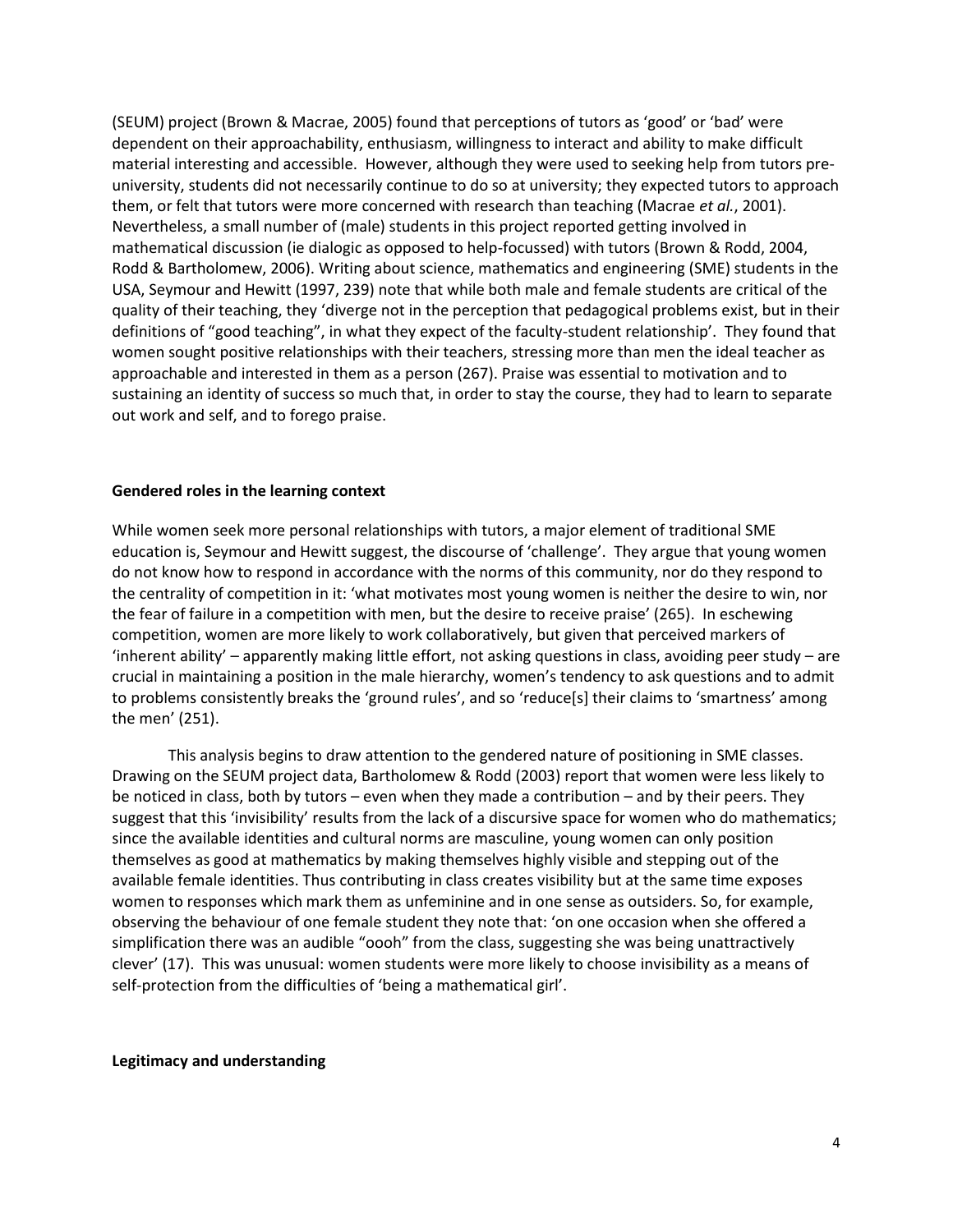While they argue that some women are developing different ways of being good at mathematics through *intentional* invisibility and quiet control – 'a learning persona does not have to be an imitation of the masculine model' (49) - Rodd and Bartholomew (2006) note that even highly successful women undergraduates found it difficult to identify as good at mathematics. They tended to play down their achievements, 'tapping into discourses about mathematics learning which place "real understanding" in opposition to "memorization", and generally associate "flair" with boys' (44). Similarly, Mendick *et al.* (2008) report that undergraduates tend to divide mathematics sub-areas into 'masculine' and 'feminine', masculine areas being perceived as more 'intellectual'. What is meant by 'understanding' is crucial, however: undergraduate women are likely to berate themselves for not understanding at levels which are in fact more demanding than those that their male counterparts set for themselves (Solomon 2007b), failing to realise that their sense of 'not belonging' is constructed within a learning community which frequently emphasizes speed and performance. Furthermore, as Seymour and Hewitt report, earning legitimacy as a successful woman mathematics student in such a community is not without cost:

Women were also concerned that male acceptance of their academic worth would have negative consequences for their sense of who they are as women. The problems of belonging and identity are linked, because the qualities that women feel they must demonstrate in order to win recognition for their "right" to belong (especially "smartness", assertiveness and competitiveness), raise the anxiety that such recognition can only be won at the expense of "femininity". (p.243)

As Rodd and Bartholomew also indicate, these women experienced, or were the object of, multiple tensions within the discourses of being good at SME subjects and being female. Being good at mathematics, or more accurately being *seen* to be good at mathematics, continues to conflict with femininity, as it does at school.

This research indicates that the same issues that can be observed in the school years are in operation at university level. However, women do make adjustments which enable them to continue, sometimes actively resisting the 'designated identities' of undergraduate mathematics learning. In what follows, we will show that while students in three English universities may agree on the nature of undergraduate mathematics teaching and its shortcomings, there appear to be gender differences in the ways that it is experienced and how students position self and others. Nevertheless, there are indications of challenge and resistance to the ways things are; how students might resource such resistance in order to maintain an identity of being successful in mathematics is a central concern of this paper.

# **The study**

The data on which this paper is based are drawn from two sources:

(1) Interviews and focus groups involving 33 university students, 12 in their first year and 21 in their 2<sup>nd</sup>/3<sup>rd</sup> years, attending three different universities in England: 'Bradley' University and 'Middleton' University are members of the '1994 Group' of research-intensive universities (see <http://www.1994group.ac.uk/>) while 'Farnden' University is a member of the 'Million+ Group', which emphasises access to university teaching (see [http://www.millionplus.ac.uk/\)](http://www.millionplus.ac.uk/). Students at Bradley and Middleton enter their degrees from more traditional educational routes and with higher grades than at Farnden. Fourteen of the students were women, and nineteen were men; three (two women, one man) were mature students. All were studying mathematics at undergraduate level,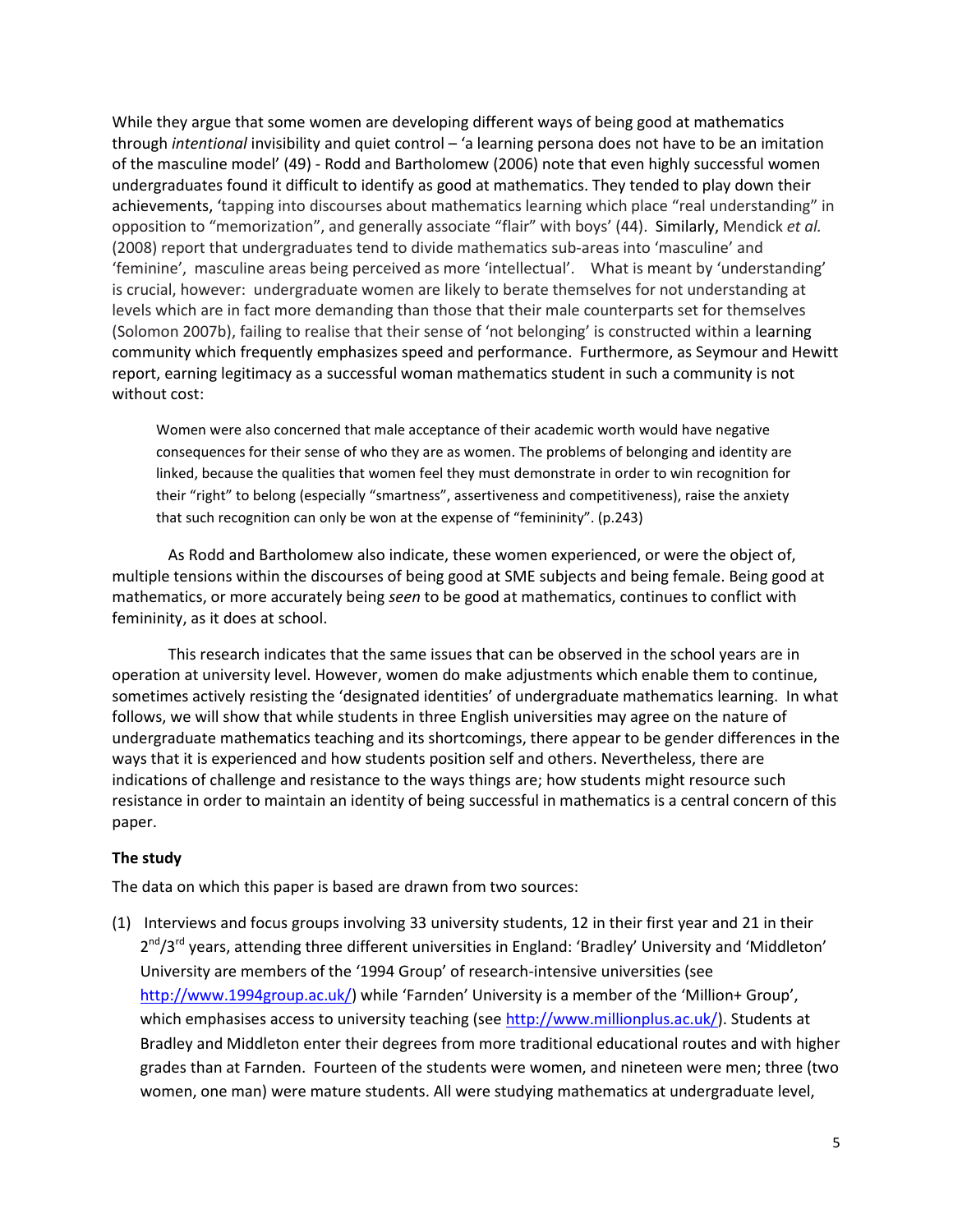either as a single major, or as part of a combined degree. The first-year students (Bradley) were individually interviewed about their 'mathematics histories' and their perceptions of mathematics and of themselves as mathematicians. The 2<sup>nd</sup> and 3<sup>rd</sup> year students (Middleton and Farnden) participated in 6 focus groups in which they were asked to discuss their experiences of learning mathematics at university, focussing on change in their teaching and learning environments from pre-university to the present. Audio recordings were transcribed and analysed thematically with particular focus on relationships with tutors, approaches to learning and the learning context, and gender.

(2) Questionnaires completed by 130  $2^{nd}$  year students at the three universities (42.3% at Bradley, 41.5% at Middleton and 16.2% at Farnden), covering various aspects of their experience, including perceptions of mathematics as a subject, contrasts with their pre-university mathematics experience, individual approaches to learning, perceptions of other mathematics students, relationships with tutors, and views of university support systems. There were 77 men and 53 women, 118 (91.5%) of whom were aged 19 or 20, with a further 9 aged 21-23, and a further 2 mature students aged 39 and 47 (both men). One respondent did not give their age. Questionnaires included 100 closed questions consisting largely of Likert-type items and were administered and collected during scheduled lecture sessions in the autumn term, 2008. Data were inputted and analysed using SPSS; the analysis in this paper is based on a selection of 41 5-point Likert items tapping the specific issues with which we are concerned in this paper.

# **Undergraduate identities: being good at maths?**

In this section we present an analysis of what students say about their university studies, focusing on their self-positioning in the learning community. In response to the previous literature discussed above, we looked for patterns in the data that revolve around relationships with tutors, gendered roles in the learning context, and legitimacy and understanding; in what follows we integrate the interview and focus group data with our analysis of the questionnaire with this end in view. Turning first to the questionnaire data, we conducted an exploratory factor analysis on the 41 questionnaire items, resulting in the identification of five factors underlying the pattern of responses  $^{1}$ . These five factors can be interpreted as measures of:

- (1) confidence, interest and positive attitude;
- (2) positive relationships with tutors;

 $\overline{\phantom{a}}$ 

<sup>&</sup>lt;sup>1</sup> The initial analysis revealed the presence of 12 factors with eigenvalues greater than 1, explaining 21.0%, 8.4%, 6.4%, 5.6%, 4.7%, 4.2%, 3.6%, 3.2%, 3.0%, 2.9% 2.7% and 2.5% of the variance respectively. An inspection of the associated scree plot revealed an inflexion after the fifth component (ie a flattening out of the amount of variance explained) and five components were therefore retained for further investigation. A varimax rotation resulted in a simple structure with all five components showing a number of strong loadings. The five component solution explained 46.1% of the total variance (21%, 8.4%, 6.4%, 5.6% and 4.7% for factors 1 to 5 respectively). For details of the processes involved in exploratory factor analysis, and followed in this analysis, see Field (2009).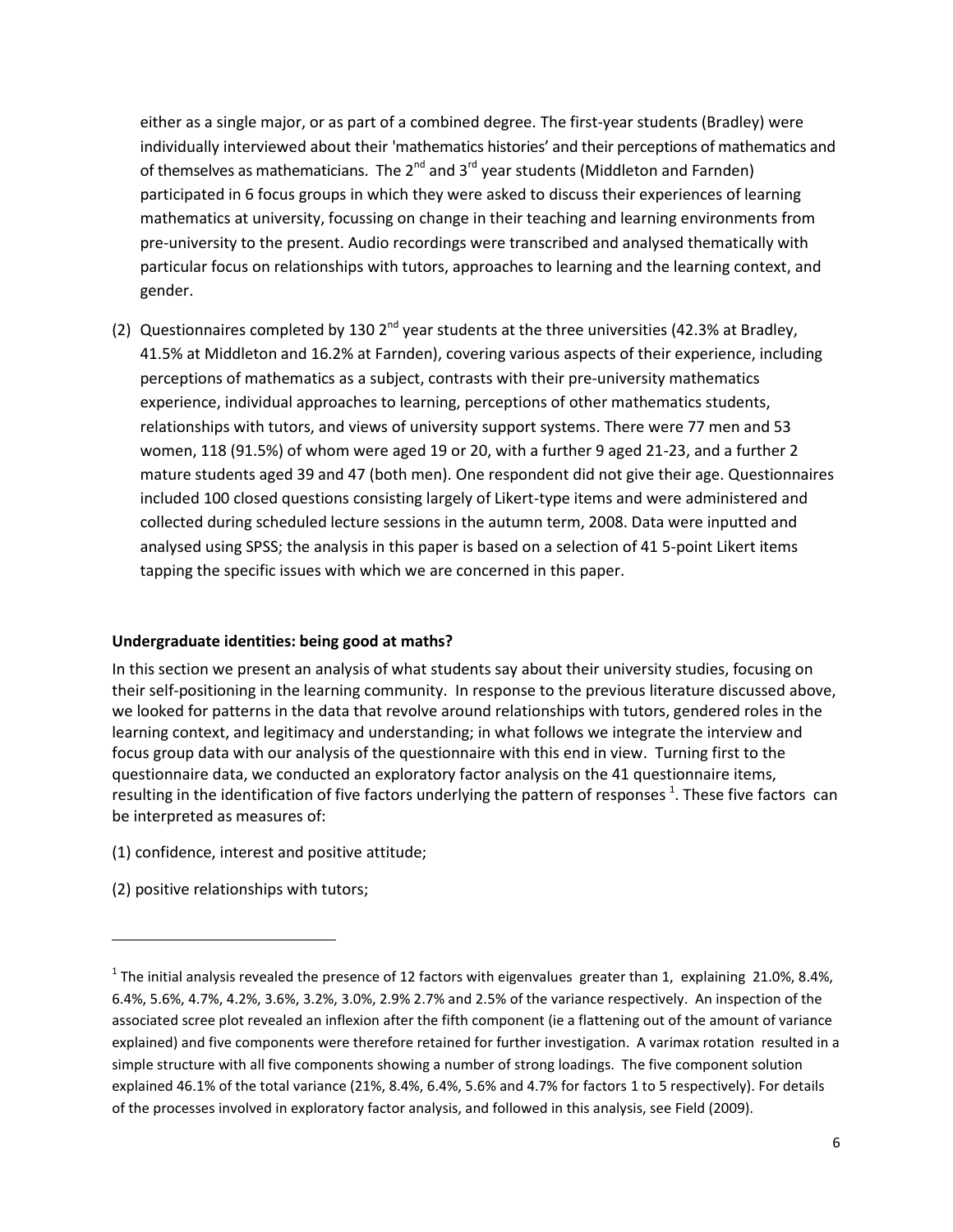- (3) positive attitude towards groupwork;
- (4) willingness to ask questions;
- (5) positive experience of mathematics before university.

As these tentative labels suggest, these emergent factors map on to the issues we have already identified - Factor 2 with relationships with tutors, Factors 3 and 4 with gendered roles in the learning context, and Factors 1 and 5 with legitimacy and understanding. We discuss them and their contributing items in the relevant sections below.

## **Relationships with tutors**

The importance of relationships with tutors is particularly evident when students talk about changes in their learning environment: they comment frequently on the large classes which characterise university teaching in comparison to school and college, the increased pace (and pressure) as they move up through the years, and the increasing emphasis on independent learning. Within this context, tutors are described as having unquestioned power and authority, and the focus group narratives in particular draw heavily on familiar portrayals of mathematicians as eccentrics and poor communicators by definition, with the implication that student/tutor relationships cannot be other than poor. For example Jess (Middleton Year 2) tells the following story as part of a general account in the group of poor teaching and confusion:

In one of his tutorials - he doesn't particularly help you. I said "I don't understand it, can you just look at what I've written for this question" and he just looked at it and said "Your answers are strange" and walked away. *[Laughter in the group as a whole]*

Other Middleton 2nd years report further on the power imbalance and tutors' failure to explain adequately:

Nick: If you've got someone who's going to patronise you if you're totally wrong then you'll be reluctant to shout out (I won't mention any names) ..

Megan: They pick on you..

Nick: It's just the response you would get if you were to be wrong it would be "how do you not know?" - that kind of response.

Megan: "Why don't you know it, it's blatantly obvious, it's simple" – no it's not!

Like Jess, who talks about aiming high but always being 'second best' ('I'll probably get a 2.2 but I always aim for one mark above ... I didn't get A at A-level I only got B, and I didn't get the A\* at GCSE I only got A, so I'm not going to get a first I'll only get a second'), Emma (Middleton Year 2) finds it difficult to describe herself as a good student, both to herself and to others. Her (tentative) identification of herself as able is hedged by being set within the context of her tutor's assessment of her:

My tutor seems to have high expectations of me after my results last year but I just hope I get through it and get a decent grade by the end. … I used to think [I can't get a first] but last year I got a first so it's kind of a big shock, and that's why I think my tutor has more faith in me than I do. ... I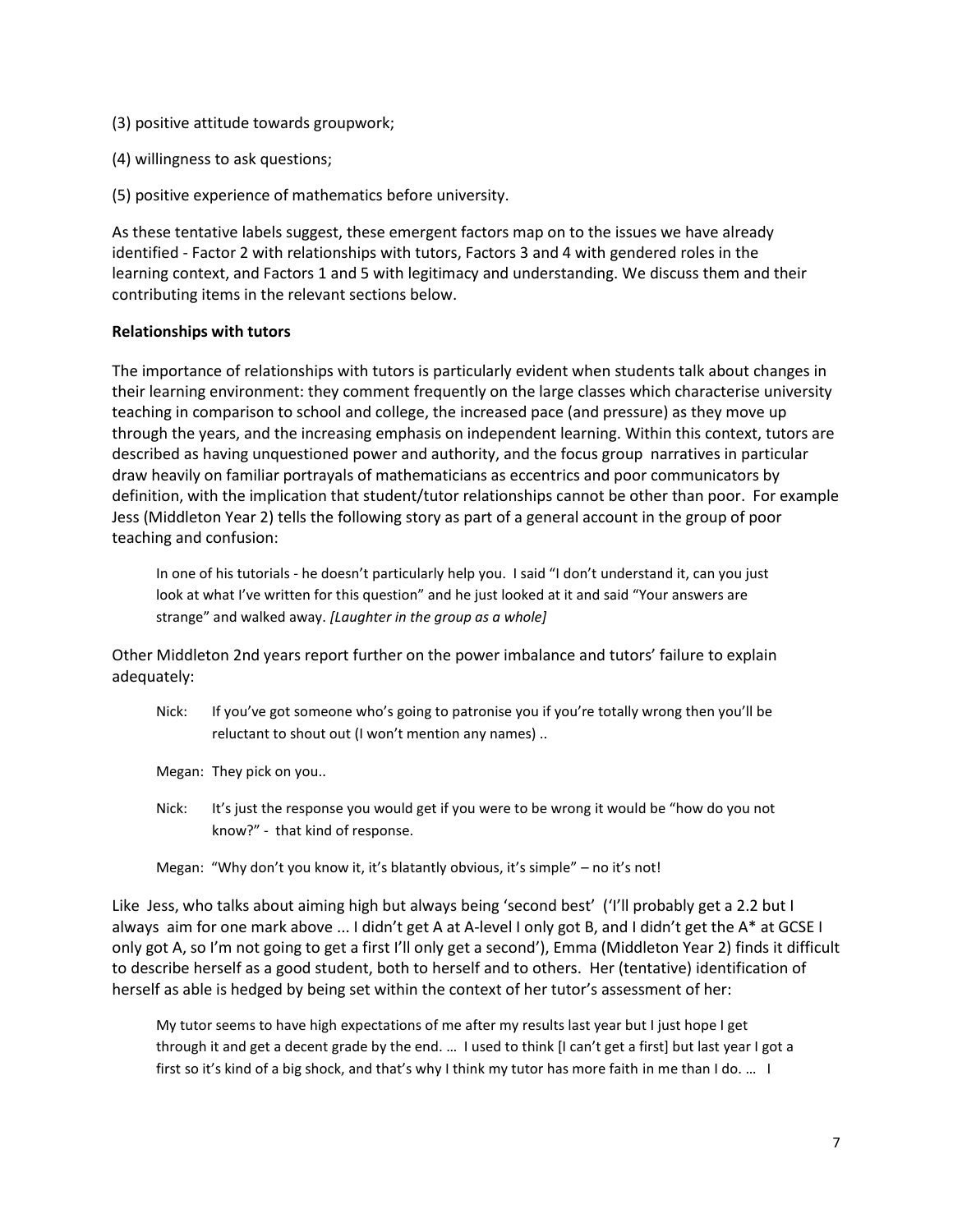never had it so to say I'm going to get this and I'm going to get that when I don't actually know, I don't want to say it and then fall flat on my face.

Matt, in the same Middleton Year 2 focus group as Emma, tells his success story in a strikingly different fashion: **'**I don't want to sound big headed but I'm hoping for a first. I think I'm on the way to getting that. …. my tutor has been trying to get me to do a PhD……'.

While there is agreement among students about the nature of relationships with tutors, the suggestion that there are gender differences in how these are experienced is borne out by the factor analysis: men scored significantly higher (and thus more positively) than women on factor 2 (positive relationships with tutors)

As can be seen from the results in Table 1, women respond more negatively to every item, although in two cases the differences are not significant. Debbie (Bradley, Year 1) presents an example of the complexity and impact of relationships with tutors in this account of difficulties with a university tutor:

So there was something, and I can't even remember what the question was but it had something, we had to do the chain rule in it and my mind just went, I don't even know how to do this chain rule. I don't really understand it. So I went to Dr Fox and we've had some dealings before but we're all right now. And he was like, you know, "oh, you know, you're gonna have to get sorted out with these type of things, you know", and I flushed up and everything. But I sit it out, you know, because he's upset me before but I just think no, I'm determined to learn so I'll just, even if it's uncomfortable I'm not bothered. And so he gave me some examples and showed me, so I was saying well I learnt it through this DIDO and whatever and he said "well, she's obviously not a very good teacher your teacher if she's stressed on that and not on the other". And I felt disloyal for not sticking up for her afterwards. I thought "no, she is a good teacher, it's not her fault, I should know it".

|                                                                                                | <b>Outcome</b>                                            | N(M)                                      | N<br>(F) | U<br>value | z-score  | 2-tailed<br>p value |
|------------------------------------------------------------------------------------------------|-----------------------------------------------------------|-------------------------------------------|----------|------------|----------|---------------------|
| <b>Factor 2: "Positive relationship"</b><br>with tutors"                                       | Men more positive                                         | 74                                        | 46       | 1242       | $-2.483$ | 0.013               |
| <b>Individual Factor 2 items</b>                                                               |                                                           |                                           |          |            |          |                     |
| I think most mathematics<br>lecturers are approachable                                         | Men more likely to agree<br>Women more likely to disagree | 77                                        | 52       | 1603.5     | $-2.189$ | 0.029               |
| Most mathematics lecturers do<br>try to help me learn                                          | Men more likely to agree<br>Women more likely to disagree | 77                                        | 53       | 1512.5     | $-3.092$ | 0.002               |
| When I ask lecturers for help, I<br>often do not understand their<br>explanations              | Women more likely to agree<br>Men more likely to disagree | 77                                        | 52       | 1496.5     | $-2.547$ | 0.011               |
| The feedback I receive is<br>sufficient to enable me to make<br>progress with my academic work | Women more likely to disagree<br>Men more likely to agree | Differences not statistically significant |          |            |          |                     |
| I think lecturers encourage<br>participation in learning                                       | Women more likely to disagree<br>Men more likely to agree | Differences not statistically significant |          |            |          |                     |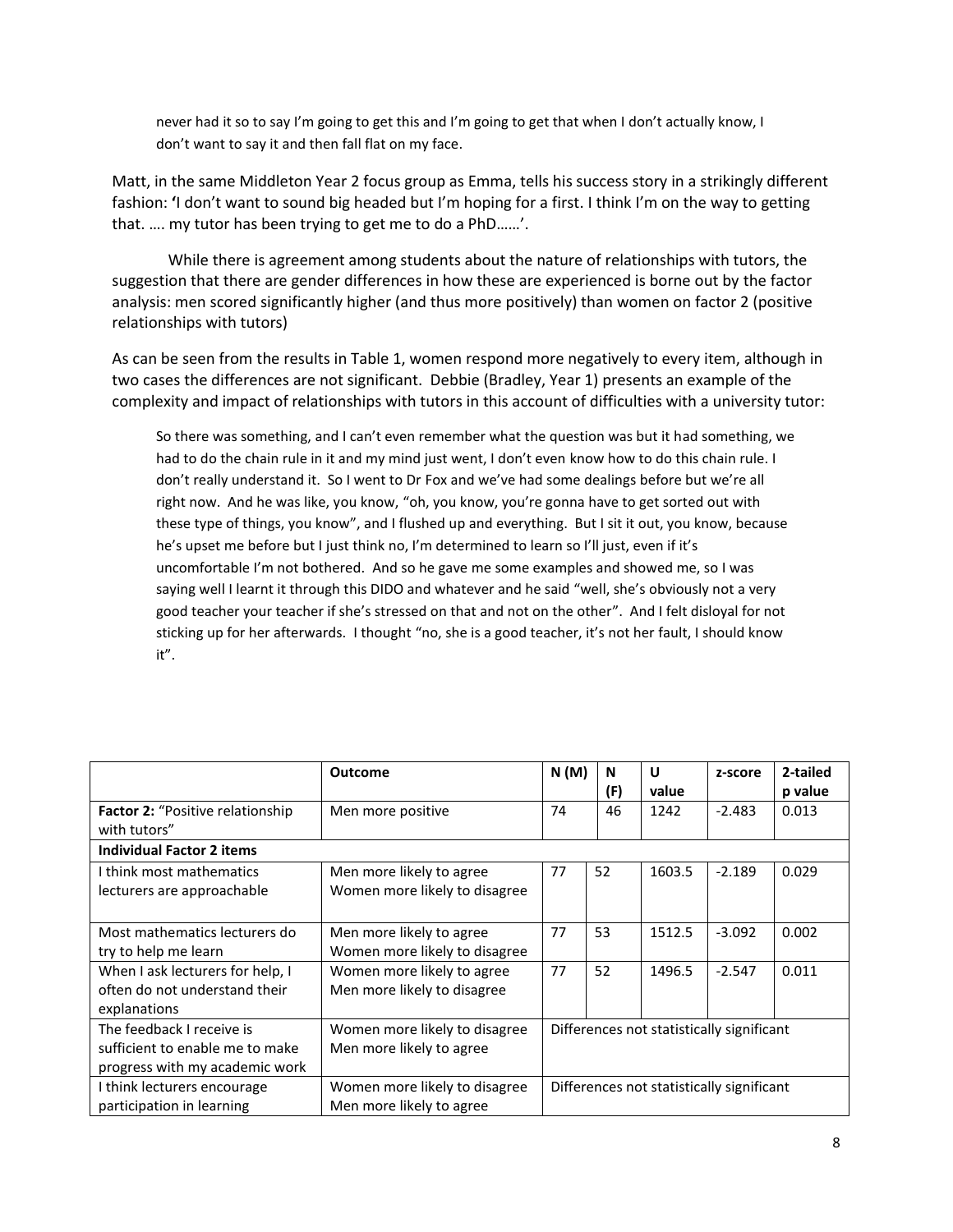| $\sim$ |  |  |  |  |
|--------|--|--|--|--|
|        |  |  |  |  |

Table 1: Gender differences in factor 2 (positive relationships with tutors) and associated items

# **Gendered roles in the learning context**

While relationships with tutors are clearly one aspect of gendered roles in the learning context, previous research indicates two further aspects of difference in terms of a preference on the part of women for group work and a reluctance for visible participation in class which is in tension with the need to ask questions in order to understand. Factors 3 and 4 identified attitudes to group work and to asking questions in class, with some interesting findings.

|                                                                             | <b>Outcome</b>                                            | N(M)                                      | N(F) | U<br>value | z-score  | 2-tailed<br>p value |  |
|-----------------------------------------------------------------------------|-----------------------------------------------------------|-------------------------------------------|------|------------|----------|---------------------|--|
| <b>Factor 3: "Positive attitude</b><br>to groupwork"                        | Women more positive                                       | Differences not statistically significant |      |            |          |                     |  |
| <b>Individual Factor 3 items</b>                                            |                                                           |                                           |      |            |          |                     |  |
| I learn a lot from working<br>with student friends                          | Women more likely to agree<br>Men more likely to disagree | Differences not statistically significant |      |            |          |                     |  |
| I prefer to do my 'private<br>study' work with a group of<br>other students | Women more likely to agree<br>Men more likely to disagree | Differences not statistically significant |      |            |          |                     |  |
| If I need help I talk first of<br>all with my friends                       | Women more likely to agree<br>Men more likely to disagree | Differences not statistically significant |      |            |          |                     |  |
| I wish we had more group<br>work                                            | Women more likely to agree<br>Men more likely to disagree | Differences not statistically significant |      |            |          |                     |  |
| I prefer to learn<br>mathematics on my own                                  | Men more likely to agree<br>Women more likely to disagree | Differences not statistically significant |      |            |          |                     |  |
| I am better at mathematics<br>than most other students<br>on my course.     | Men more likely to agree<br>Women more likely to disagree | 76                                        | 53   | 1510       | $-2.627$ | 0.009               |  |

Table 2: Gender differences in factor 3 (positive attitude to groupwork) and associated items

Women scored more highly than men on factor 3, although this did not reach significance. As Table 2 shows, this factor included 6 items, of which five directly related to attitudes to working with others*.* While women were more likely to agree with the first four items, and to disagree with the fifth, these differences were not significant. However, one further item ('*I am better at mathematics than most other students on my course'*) loaded negatively on this factor; women were significantly more likely than men to disagree with this statement. There are various interpretations of this pattern: one may be simply that group work is a needed aid to learning, another that working with others enables recognition of their strengths in comparison to one's own; a further possibility is that the draw of group work might be to create a buffer against loss of confidence. The interview and focus group data suggest that all are plausible. Here, Roz (Farnden, Year 3) sums up the benefits:

We all enjoy collaborative working because although you might be doing your own project, doing a stats project with discrete data sets, but, you know, did you get this problem on your set. And it's a kind of reassurance thing that you are actually doing the right thing, you have understood it properly or …..some people are really good at understanding that bit but woolly on that and somebody else….. and then you can…. We've all…I think we've all done better, well I've certainly done a lot better than I would have done if we hadn't had each other.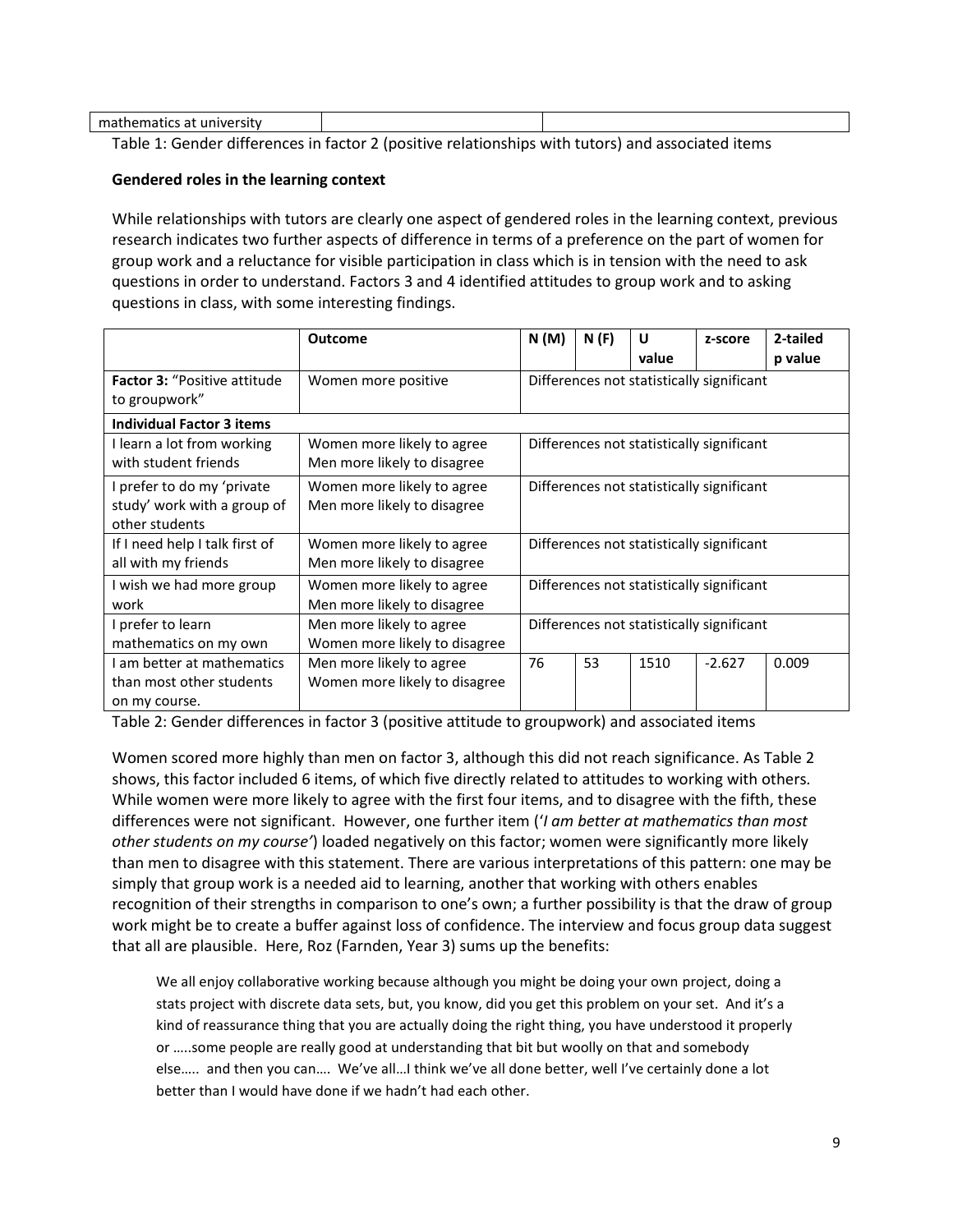Factor 4 comprises four items, all of which relate to seeking help and asking questions in class: 'I go and ask lecturers for help when I need it', 'In a mathematics class or tutorial I would never volunteer an answer or speak out', 'In most mathematics classes or tutorials I am happy to ask questions' and 'I think I would approach most of my lecturers if I had a problem I really could not tackle'. While women scored more highly than men on this factor, the difference was not significant, as was the case with the contributing items. Previous research suggests that speaking out or not is a dilemma for women; clearly they seek to understand, but this can expose them. However, there is a difference between seeking out a tutor outside class as Debbie describes above, and speaking out in class; here Diane (Bradley, Year 1) explains why she will not do so:

There was this one girl who, the poor girl, she sort of well [said] "shouldn't that be negative x or something" and he said "no". "Oh", and then she was…. she tried but she was wrong. Which is why I'd never point it out.

Sarah (Bradley, Year 1) comments that students who will speak publicly in lectures are much more likely to be men; if they notice a mistake, the women would not normally speak out, whereas the men will:

I think they are more likely to be the ones that are going to point out there is a problem, you know, "there is a mistake on the [board]" or something like that, I have never seen a girl do that, well I have done a couple of times but I never really, I wouldn't do it in a lecture… they'd probably just leave it, or, you know, say to the person next to them, "that's wrong" or something like that but I wouldn't think they were going to shout it out unless they are quite a woman.

Carol (Bradley, Year 1) brings factors 3 and 4 together in her explanation of why she informally seeks out other students when she is stuck:

I think it's just reassurance that you're not completely stupid because you can't do it, and just bouncing ideas off another person is better than sitting in your room attempting a question 50 times because you don't know how to do it. …. It's easier to talk amongst yourselves [outside of lessons] whereas in a tutorial you kind of feel under pressure just to not say anything in case it's the wrong answer.

#### **Legitimacy and understanding**

While factor 5 (positive experience before university) shows no significant gender differences (although men do score more highly), the picture changes somewhat for students once they arrive at university, as indicated by the pattern of results on factor 1 (confidence, interest and positive attitude). Factor 5 clusters together three items which complete the sentence 'Before I came to university…': *'Mathematics was one of my best subjects'*; *'Mathematics was one of my favourite subjects'*; and *'I was better at mathematics than most other students in my class'.* The broad agreement with these statements by the students in our sample accords with previous findings that students often study mathematics at university simply because they are good at it and find it easy (eg Brown & Macrae, 2003). Factor 1, however, identifies a familiar theme of coping with difficulty and challenge once at university: its thirteen items primarily tap 'positiveness' (*'I feel more positive about mathematics'*), confidence (*'My university experience has resulted in me being more confident with mathematics' / 'I feel I have the knowledge and confidence to help others in the class' / 'I realise that I am not very good at mathematics'*)*,* motivation (*'I don't really want to do mathematics any more'*) and interest (*'I realise that I am not very interested in mathematics'*), together with observations on university/school teaching comparisons (*'Mathematics was more fun at school'* / '*Mathematics is taught better at university than*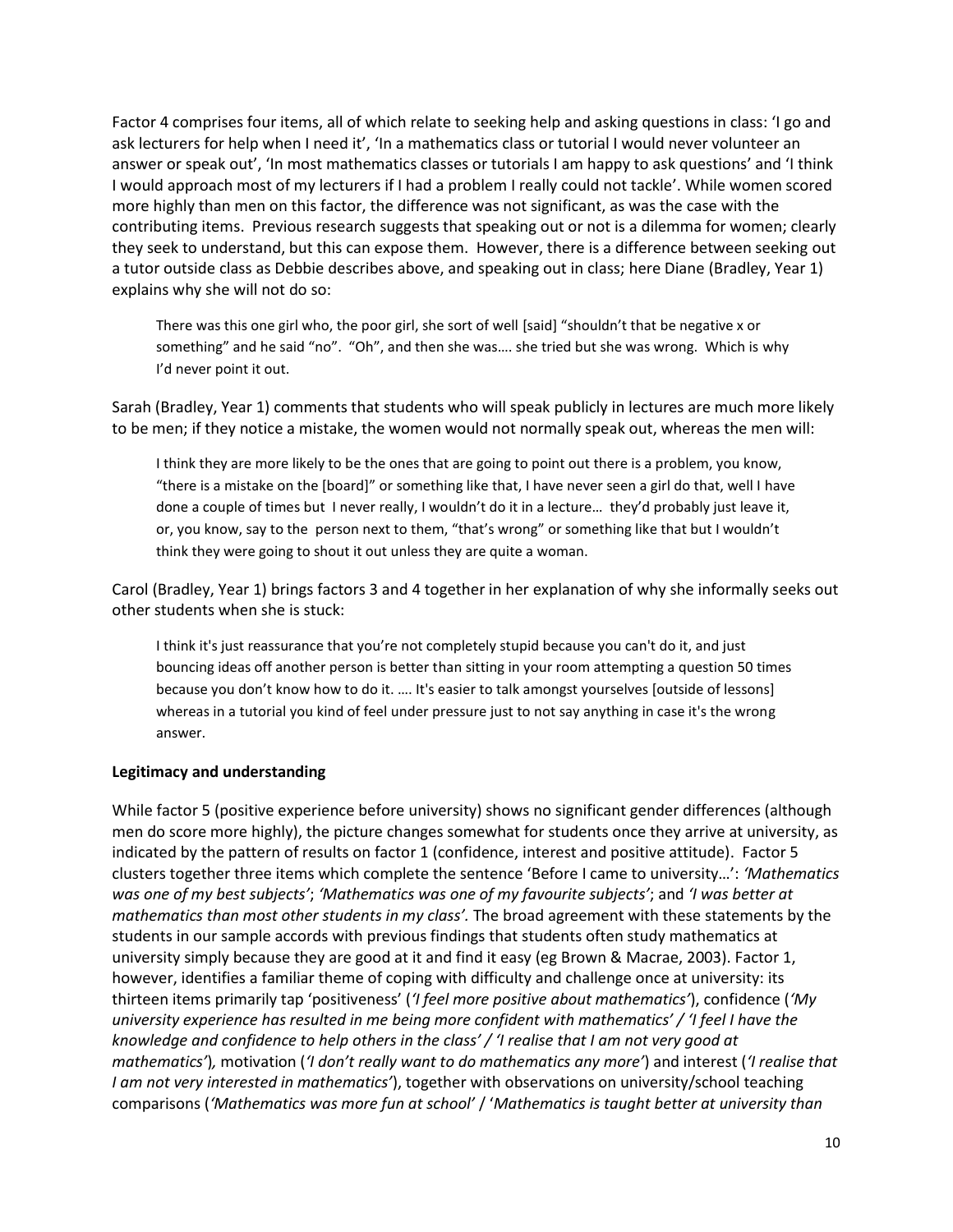*school' / 'The style of university teaching (lectures and tutorials) suits my learning style'* ). While women score less positively on this factor than men, and on 11 out of its 13 individual items, the difference for factor 1 itself is not statistically significant. However, as Table 3 shows, the two highest loading items on factor 1 show significant differences, with men more likely to agree and women more likely to disagree with both *'I feel more positive about mathematics'* and '*My university experience has resulted in me being more confident with mathematics'*. In the light of their favouring of group work, women's greater likelihood of disagreeing on another factor 1 item *'I feel I have the knowledge and confidence to help others in the class'* is an interesting reflection of comparisons with the student body as a whole as is their greater likelihood of agreement with the independent (ie unrelated to factor 1) statement that *'Most mathematics students are cleverer than I am'*. As we have suggested above, it appears that mutually supportive small group work outside of formal settings provides a buffer against loss of confidence.

|                                  | <b>Outcome</b>                | N (M) | N (F) | u      | z-score  | 2-tailed |
|----------------------------------|-------------------------------|-------|-------|--------|----------|----------|
|                                  |                               |       |       | value  |          | p value  |
| <b>Individual Factor 1 items</b> |                               |       |       |        |          |          |
| I feel more positive about       | Men more likely to agree      | 76    | 53    | 1546   | $-2.358$ | 0.018    |
| mathematics                      | Women more likely to disagree |       |       |        |          |          |
| My university experience has     | Men more likely to agree      | 76    | 53    | 1508.5 | $-2.617$ | 0.009    |
| resulted in me being more        | Women more likely to disagree |       |       |        |          |          |
| confident with mathematics       |                               |       |       |        |          |          |
| I feel I have the knowledge and  | Men more likely to agree      | 76    | 51    | 1303   | $-3.418$ | 0.001    |
| confidence to help others in the | Women more likely to disagree |       |       |        |          |          |
| class                            |                               |       |       |        |          |          |
| Independent item                 |                               |       |       |        |          |          |
| Most mathematics students are    | Women more likely to agree    | 77    | 53    | 1499   | $-2.745$ | 0.006    |
| cleverer than I am               | Men more likely to disagree   |       |       |        |          |          |

Table 3: Gender differences in selected factor 1 items, plus the independent (ie unrelated to factor 1) item 'Most mathematics students are cleverer than I am'

Complementing the issues regarding tutor relationships indicated by factor 2, the interview data suggest that perceived lack of understanding is part of the issue in women's reported loss of confidence. Debbie describes a strong desire to understand which is not responded to in the way she wants by tutors:

I think I was hooked up on, I didn't understand… It was a case where we were doing the multiplying out of the matrices and stuff. I knew how to do, I learnt how to do it, I didn't understand why, why are matrices there in the first place, why do we have these groups of numbers, what does it mean, what's the point? You know, I didn't actually understand what they were for. I like to understand exactly what it is I'm doing and I was talking to a PhD student and he sort of explained to me, he said, "really what you need to do is just learn it and it will come, the understanding will come, you find that", you know, he said, "you'll find it better if you can just try to adopt that attitude rather than get too stressed on understanding it". But I like to know what it is [laughs] and I used to, like, knock on the lecturer's door, "please", you know, "why with the matrices, what's the point of it?".

Indeed, Diane thinks that lack of understanding will be her undoing:

I mean, in some of the homeworks I'm getting good marks but I don't understand it to the same extent that I understood the A-Level maths which is why I think I'm going to do worse. .... on some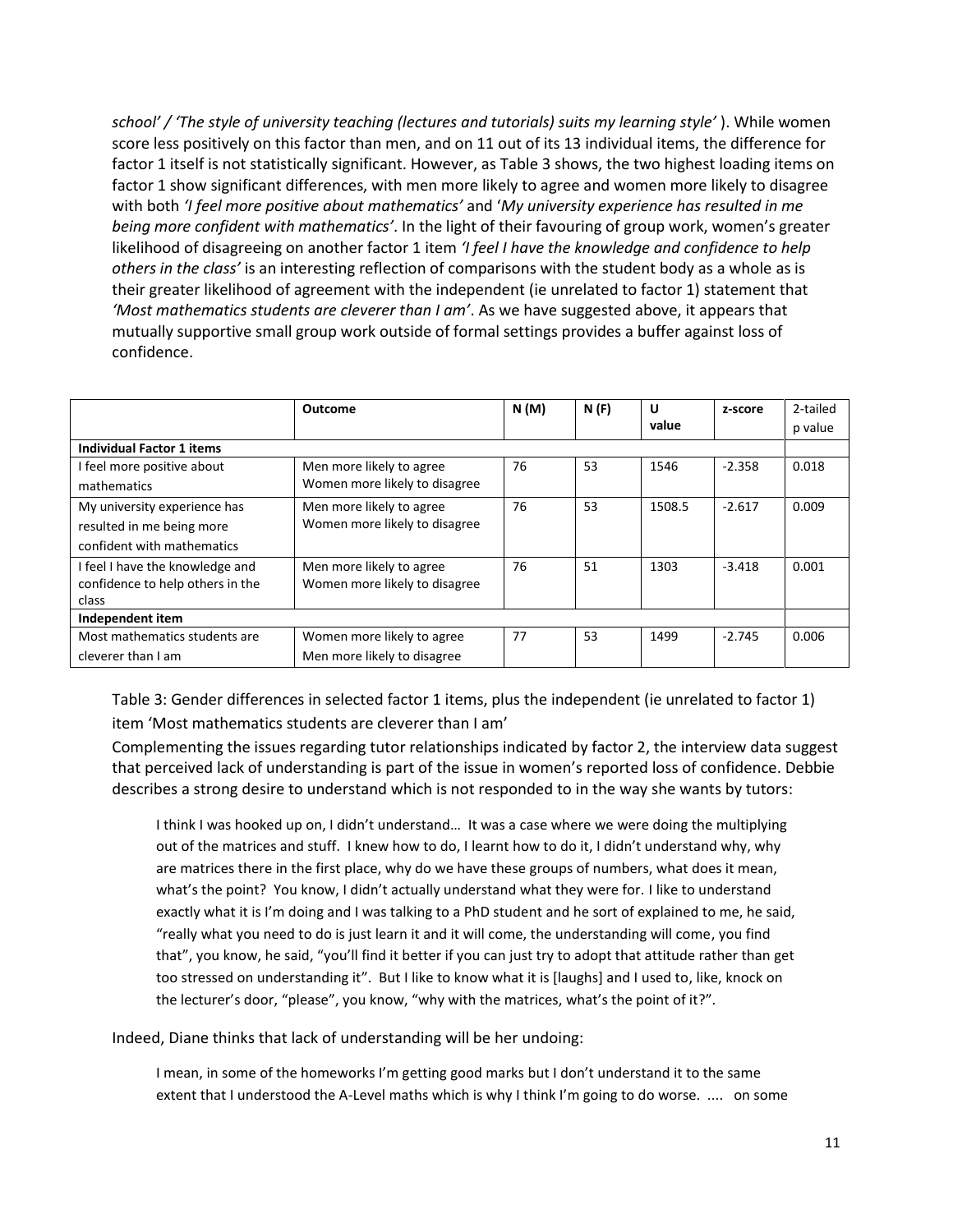of the exercises I'd written next to a question "I really don't understand what I've done here". ... Because I got those questions right but I still didn't understand what I was doing really.

In contrast, Richard (Bradley, Year 1), acknowledges the issue but stands away from it, prioritising right answers:

I think I'm the kind of person who should care about understanding but I don't … but I am competitive … I'm the kind of person who you'd think would want to know, but getting the right answer is more important …….it depends what you mean by understanding, maybe I want total understanding and unless I have total understanding I think I don't understand at all … but I understand well enough to carry on.

## **Survival and resistance**

The data reviewed in the previous section suggest that, in keeping with previous research, men and women differ in the ways in which they experience university mathematics, leading to greater expression on the part of women students of what we have called fragile identities. Our question is, however, whether and how women resist such fragility, and what resources they might draw on to do so – it seems reasonable to suppose that their continued study of mathematics beyond the compulsory years is indicative of the development of strategies of survival. In this final section we explore the data for emerging evidence of resistance to ascribed positions and a refiguring of women's relationships with mathematics. We focus in particular on women's recognition of and resistance to gender and ability discourses, and on the related impact of the availability of space for group work and for one-one access to tutors at Middleton and Farnden universities as a means of – literally – creating spaces for women to be mathematical.

# **Reflecting on gender and ability discourses**

Although our data suggest that women's experience of university mathematics is frequently negative, there is evidence that some students reflect on the gender dynamics of university mathematics in ways which signify resistance to the status quo by subjecting it to scrutiny and criticism. In their study of mathematics in popular culture, Mendick *et al (*2008, 33) report that 'participants showed a critical awareness that the images they held of mathematicians were clichés and often both used them and distanced themselves from them'. Similarly, some women students tell their experience in critical ways which support a re-authoring and refiguring of their relationships within the classroom and the institution via a 'debunking' of traditional hierarchies. They are dismissive of male pretensions, for example. Diane observes that men are over-confident, and she is critical of their competitive behaviour:

[They are] usually men .....they're getting too big headed and they know 'I can do this' …. They're all smug and they sit there and they're filling in the answers and then they sit back and sort of look over at what the other guy who's sitting next to them… like, 'Huh, you've done it wrong there'.

Sarah also comments on gender issues, demonstrating her struggle with stereotypical comparisons concerning the nature of male and female success in mathematics as being based on male 'natural flair'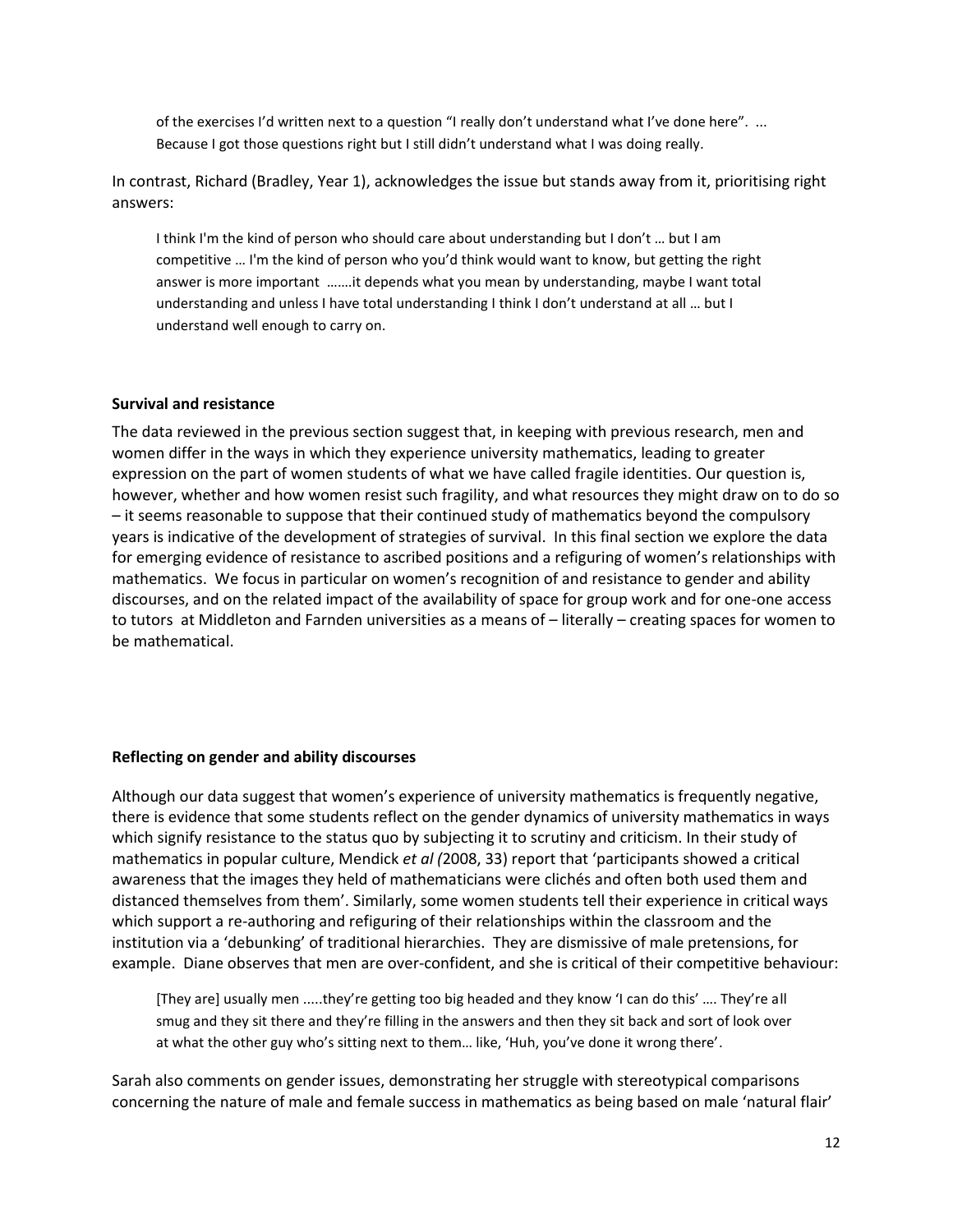contrasted with female 'effort'. In her lengthy reflection, we see how she tries to resist the implications of such assumptions for her own mathematical ability, beginning with this comparison with her brother:

I mean my brother, my brother was quite good at maths as well, but different to the way I am, I don't, erm, I mean, I would usually say that guys can usually be the ones who have this amazing ability, you know, just to be able to see it but [there] was a girl and she was just the same as, you know, you would think a guy might be ….

Her hesitance and back-tracking is indicative of how difficult it is to sustain her position of rejecting stereotypical assumptions as she oscillates between ascription of natural ability to men and her assertion that women can meet this criterion too. However, it is notable that her counter-example positions the solitary woman who is good at mathematics as 'the same as you would think a guy might be' – and thus by definition not truly feminine in her mathematical ability. Going on to talk about herself, she pulls back from the 'natural ability' discourse, and begins to formulate a position which recognises that success in mathematics as a result of working hard is genuine success:

… and my brother as well he, I think he just didn't try actually, to be honest, but he, I think I was maybe better than him, not, you know "I was better than him" I don't think I was as natural at it as him but in a way I did better and I could do it better.

Unable perhaps to fully articulate this position, she returns to the gender comparison, providing further counter-examples in both directions of men who lack natural ability and women who possess it, reflecting on how she has changed her views:

But, erm, I think that, I think there a lot of guys that can't do maths as well and there, I used to, I think I used to think that it was more a guys' subject but, I don't know, recently I think that girls, there are a lot of girls that are good at it as well and they have this natural thing where they are brilliant, erm,

That this is a difficult position to maintain is demonstrated by her subsequent difficulty and appeal to the interviewer:

... and if a guy is good at it then usually he is really good at it, like, he can just do it but saying that, I mean, it is all this different things because I know a guy who is doing maths and he is quite, he is really struggling but he is still ... doing maths. *[But there are women you know that are good at it?]* Yes, I mean, maybe usually if a guy can be like more, erm, natural at it but there is all the other cases isn't there?

Thus we see an ongoing resistance in Sarah's interview as she struggles to articulate a position of being female and good at mathematics which does not undermine either her mathematicalness or her femininity. This is clearly difficult within the traditional kind of environment described by Diane and other students in the study; in the next section we explore the potential of the support centre environment for creating 'ruptures of the taken-for-granted' (Holland *et al.*, 1998, 141) which sustain resistance to dominant discourses of what it is to be a successful mathematics student.

#### **Colonising learning spaces**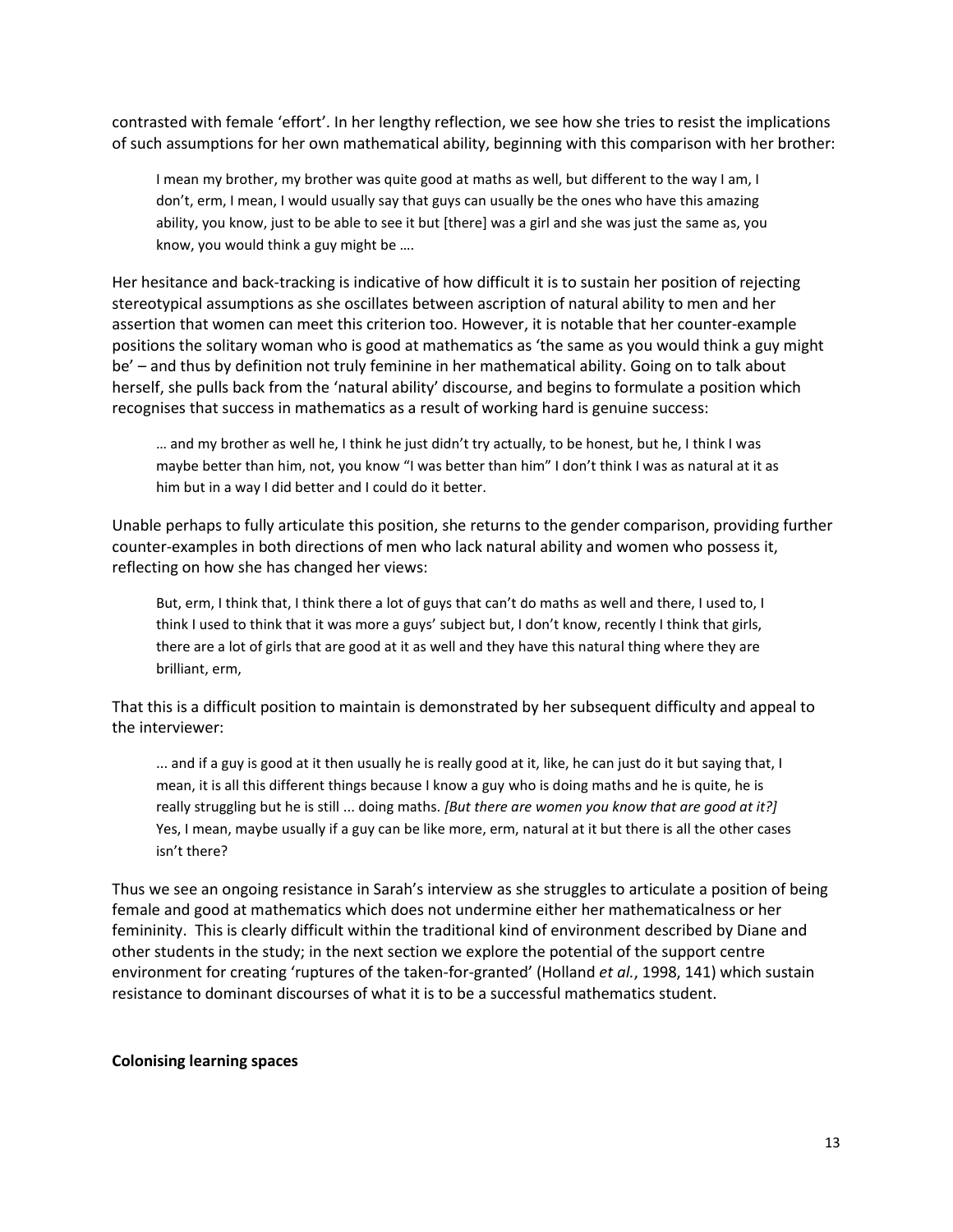Farnden and Middleton are importantly different from Bradley University in that both have dedicated mathematics support centres. One impact of the availability of such spaces appears to be a shift in relationships with tutors which reduces the kinds of power imbalances reported above. Reflecting on the relational positioning of tutors and students, Roz described a subtle shift in power relations when approaching tutors for help on the neutral ground of the mathematics support centre as opposed to their own offices:

If you go to their office …. you know there's a queue of people behind you , they were doing something before you arrived if there wasn't anyone in the queue ahead of you so you feel like you're bothering them, it's their space as well and you're going into *their* office, whereas maths support is neutral ground for everybody … it doesn't belong to anybody.

Rachel and Liz (Farnden, Year 3) explain further how they feel differently about interaction with tutors in the support centre, describing how one-to-one discussion enables them to follow through queries with tutors in a way which they would not do in formal classes, when they have had time to think about the question. Both agree that interactions are different, not because of the tutor but because they themselves approach the situation differently, with more motivation and preparation:

Liz: .. they'll sit down and work an example, and if you don't get it, they will try and be as helpful as they can. ...

Rachel:... yes, and it's also at a time that you've chosen to go and do it so you're more motivated ...

Liz:... and you've studied the right question ...

The support centre setting also enables small group teaching which feels less exposing:

Rachel: ... in your little group you can have a lecturer sit down and explain it to you which might be better for some people, because some people might not want to ask a question in front of the whole lecture whereas they will in the maths support centre just to one of the tutors.

Rachel goes on to explain why she prefers this:

I don't like to ask public questions myself, I would rather go to maths support afterwards and be able to ask it myself..... I think it's because I don't want to look stupid in front of the rest of the group. It could be a really simple question and it's one simple answer that will give you what need, but in front of everybody….

Given these observations, it is perhaps telling that the gender difference in factor 2 scores (positive relationships with tutors) was not significant among Middleton students (women at Farnden are few, and the Farnden sample size is small, hence this sub-sample is not included in the statistical comparisons between universities); however, the difference remains significant for Bradley students – men reported more positively on relationships with tutors at this university. These contrasts are illustrated in Table 4, which shows a further difference between these two universities with respect to factor 3 (positive attitude towards groupwork): while Bradley university shows no significant gender differences, Middleton women score significantly higher than men. The focus group data from both Middleton and Farnden suggest a general appreciation for the support centres and the opportunities for group work that they afford; the questionnaire data suggest furthermore that this is particularly significant from women's point of view.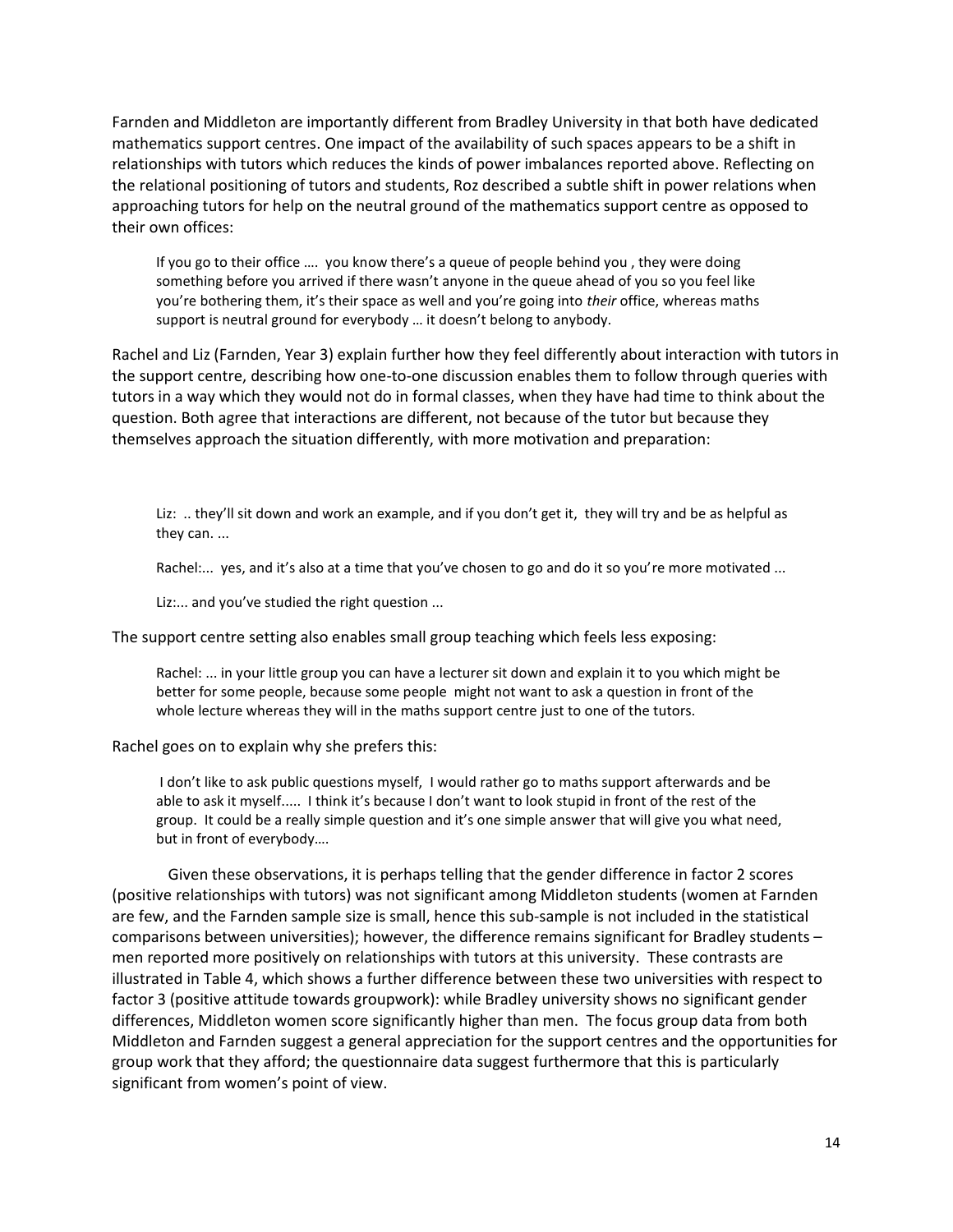|                                                       | <b>Outcome</b>                                       | N(M)                                      | N(f) | U     | z-score  | 2-tailed |
|-------------------------------------------------------|------------------------------------------------------|-------------------------------------------|------|-------|----------|----------|
|                                                       |                                                      |                                           |      | value |          | p value  |
|                                                       | <b>Factor 2</b> "positive relationships with tutors" |                                           |      |       |          |          |
| Middleton                                             | Men's scores are higher than<br>women's              | Differences not statistically significant |      |       |          |          |
| <b>Bradley</b>                                        | Men's scores are higher than<br>women's              | 27                                        | 25   | 213   | $-2.280$ | 0.023    |
| <b>Factor 3</b> "positive attitude towards groupwork" |                                                      |                                           |      |       |          |          |
| Middleton                                             | Women's scores are higher than<br>men's              | 31                                        | 18   | 178   | $-2.095$ | 0.036    |
| Bradley                                               | Men's scores are higher than<br>women's              | Differences not statistically significant |      |       |          |          |

Table 4: Gender differences in factors 2 (positive relationships with tutors) and 3 (positive attitude towards groupwork) for Bradley and Middleton students.

Given the data we have reviewed above on relationships with tutors, and on gendered roles in the classroom context, the impact of the availability of space is potentially far-reaching in terms of students' access to learning and their relationships with mathematics. As we have reported elsewhere (Solomon et al 2010), support centres appear to have a significant impact on discourses of ability and learning: they lead in particular to an appreciation of, and emphasis on, collaborative work and, in consequence, to a shift in attitudes towards university mathematics as a community of enquiry as opposed to individual performance-oriented pursuit. Thus the dynamics of the support centres provide a context in which all students can take up empowered positions with respect to mathematics: as Roz says, the Farnden centre became 'the place to be' where 'everyone has something to offer'. The discursive shift towards an emphasis on collaboration rather than competition and on recognition of the value contributed by all students provides further resources for resistance to dominant discourses. While we would argue that this benefits all students, our data suggest that this may be particularly the case for women in providing new ways of being both mathematical and female.

#### **Conclusion**

Previous research suggests that one of the problems for women mathematics students is that there is no discursive space in which they can belong, since the available identities and cultural norms are masculine. While Seymour and Hewitt argue that to some extent women can only succeed by taking up what are essentially masculine roles, our data suggest that some successfully resist ascribed identity positions despite the difficulties presented by the often unquestioned norms of university mathematics environments. Our analysis indicates that relationships with tutors are central to their experience, and that these impact not only on confidence but also on access to mathematics itself. However, the women in this study also describe challenging the status quo, resourcing this by critical analysis of their situation, and by capitalising on the provision of 'legitimate' working space. These 'ruptures of the taken-for-granted' (Holland *et al.* 1998, 141) appear to make a significant difference in opening up different ways of being undergraduate mathematics students.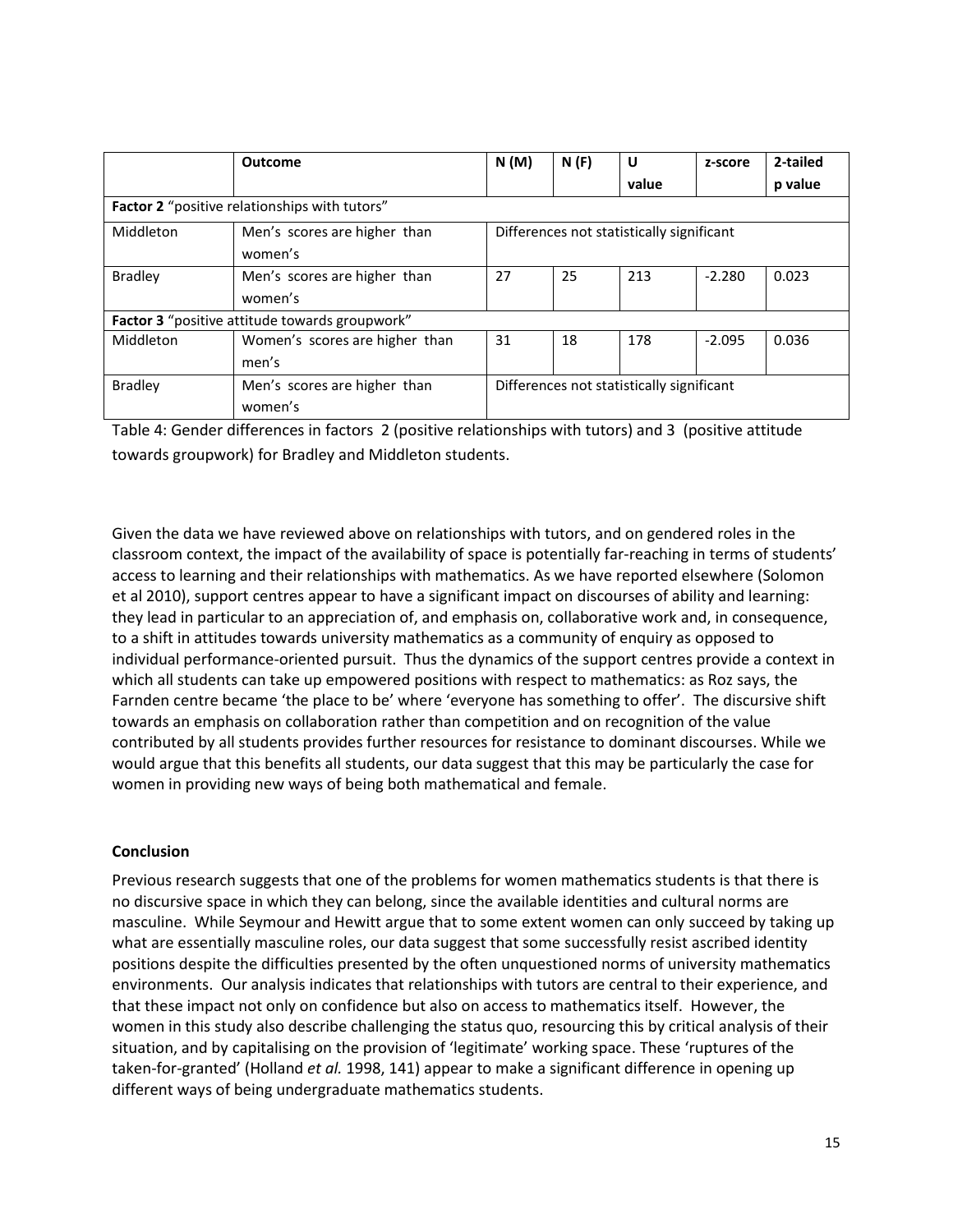#### **References**

- Bartholomew, H. (1999) Setting in stone? How ability grouping practices structure and constrain achievement in mathematics. *Annual Conference of the British Educational Research Association.* University of Sussex, Brighton.
- Bartholomew, H. (2000) Negotiating identity in the community of the mathematics classroom. *British Educational Research Association Annual Conference.* Cardiff University, 7-10 September.
- Bartholomew, H. & Rodd, M. (2003) A fiercely held modesty: The experiences of women studying mathematics. *New Zealand Journal of Mathematics,* 32(3)**,** 9-13.
- Boaler, J. (1997) *Experiencing School Mathematics: Teaching Styles, Sex and Setting*. Buckingham, Open University Press.
- Boaler, J., Wiliam, D., & Brown, M. (2000). Students' experiences of ability grouping-disaffection, polarisation and the construction of failure. *British Educational Research Journal, 26*(5), 631-648.
- Brown, M. & Macrae, S. (2005) *Full report of research activities and results: Students experiences of undergraduate mathematics: Reference number: R000238564,* (Swindon, Economic and Social Research Council).
- Brown, M. & Rodd, M. (2004) Successful undergraduate mathematicans: A study of students in two universities *28th Conference of the International Group for the Psychology of Mathematics Education.* Bergen, Norway.
- Creese, A., Leonard, D., Daniels, H., & Hey, V. (2004). Pedagogic discourses, learning and gender identification. *Language and Education, 18*(3), 191-206.
- Field, A. (2009) *Discovering Statistics Using SPSS* (London, Sage)
- Gee, J. (2001). Identity as an analytic lens for research in education. Review of Research in Education, 25, 99-125.
- Holland, D., Lachicotte Jr, W., Skinner, D. & Cain, C. (1998) Identity and agency in cultural worlds, (Cambridge, Massachusetts, Harvard University Press).
- Macrae, S., Brown, M. & Rodd, M. (2001) Maths is gorgeous: First year students' views of mathematics *British Education Research Association.* Leeds, England.
- Mendick, H. (2005). A beautiful myth? The gendering of being /doing 'good at maths'. *Gender and Education, 17*(2), 203-219.
- Mendick, H., Moreau, M.-P. & Hollingworth, S. (2008) *Mathematical images and gender identities.* Report for UK Resource Centre for Women in Science, Engineering and Technology (UKRC).